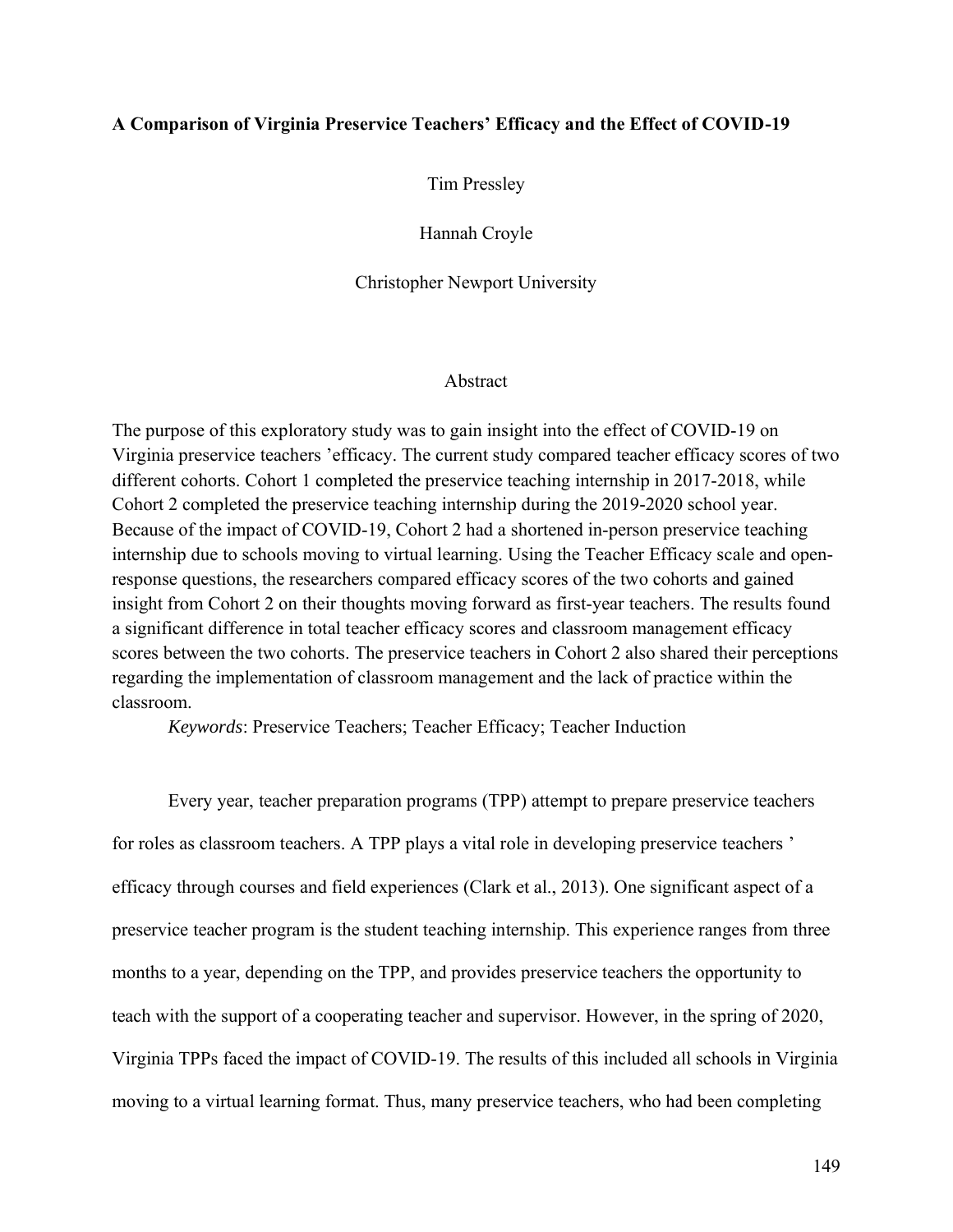field placements during the 2019-2020 year, experienced a shorter in-person internship. For this specific study, we sought to understand the impact of COVID-19 on preservice teacher efficacy in the spring of 2020 compared to a previous internship experience cohort (Spring 2018). We also wanted to gain insight on preservice teachers 'perceptions of preparedness considering they had less time in the classroom as a preservice teacher.

A well thought out field placement allows preservice teachers to apply skills discussed in class and allows cooperating teachers and supervisors to scaffold the application of those skills. First-hand experiences in a classroom can help preservice teachers open their minds to new beliefs and techniques regarding teaching and learning (Darling-Hammond, 2006; Feiman-Nemser & Buchman, 1987; Shambaugh, 2016). Shambaugh (2016) states that a practicum or field experience is "invaluable to giving students opportunities to implement learning principles and sharing results with one another" (p.81). Along with providing real-life examples of the content discussed in courses, preservice teachers often become more comfortable and develop a higher teaching efficacy from a successful field experience (Flores, 2015; Singh, 2017). Thus, it is important to understand how a shorter, in-person internship teaching experience, due to COVID-19, may affect preservice teachers 'efficacy as they prepare to become first-year teachers.

#### **Teacher Efficacy**

Teacher efficacy is defined as "the teacher's belief in his or her capability to organize and execute course of action required to successfully accomplish a specific teaching task in a particular context" (Tschannen-Moran et al., 1998, p. 233). Several variables play a role in developing a teacher's efficacy. Within the school environment, the school principal and the school community's emphasis on academics may predict personal teaching efficacy. Schools that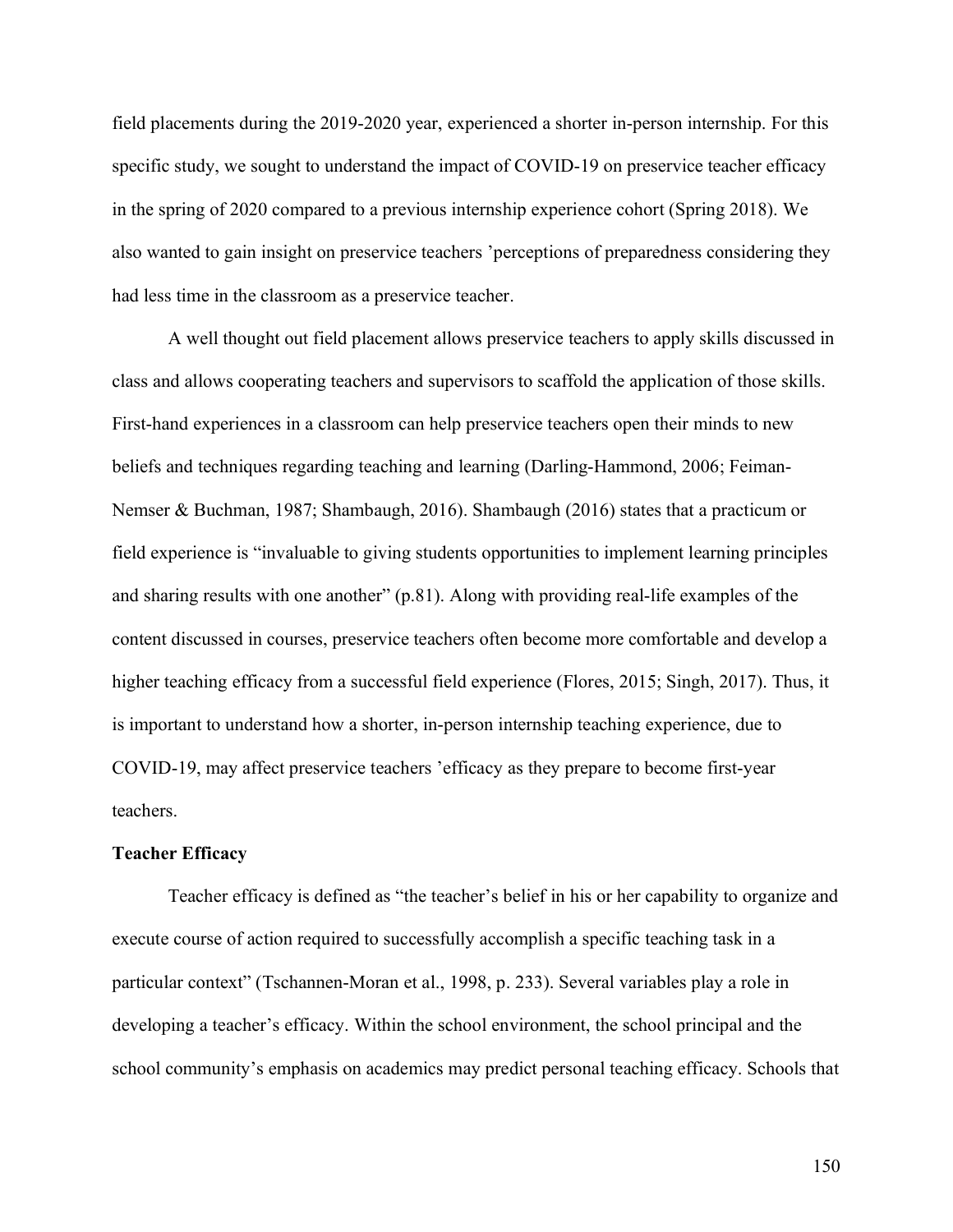contain teachers with high, attainable goals and have a serious learning environment tend to have teachers with higher teacher efficacy (Hoy & Woolfolk, 1993). To create an environment that promotes teacher efficacy, schools should provide teachers with strategies and feedback for their teaching as well as opportunities to work with other teachers in the building (Dembo & Gibson, 1985). Creating an environment that supports high teacher efficacy is important because teacher efficacy is strongly correlated to teacher burnout and teacher commitment to the profession (Pas et al., 2012; Skaalvik & Skaalvik, 2007). Other influences on teacher efficacy include graduate degrees (Hoy & Woolfolk, 1993), the time of the school year (Anderson et al., 1988), and previous teaching experiences (Bandura, 1997; Tschannen-Moran et al., 1998). Higher teacher efficacy may provide positive impact on students. For example, teachers with high teaching efficacy tend to make positive academic achievement predictions, especially with inattentive students in elementary and middle school (Tournaki & Podell, 2005).

Teachers with higher efficacy have also been more successful at raising student abilities, specifically in upper elementary mathematics (Midgley et al., 1989) and at the beginning of the year for elementary students (Anderson et al., 1988). A similar study found teachers with high teacher efficacy focus on maximizing literacy and math instruction (Zee & Koomen, 2016). Zee and Koomen (2016) found several other positive results of high teacher efficacy across studies. For example, teachers with high efficacy are more likely to develop supportive learning environments for students, especially for inclusive settings with students with special needs. They are also more effective with difficult students and students who receive special education services within the classroom as compared to teachers with lower teacher efficacy (Brownell  $\&$ Pajares, 1999). Because of the impact of teacher efficacy on student outcomes, it is important to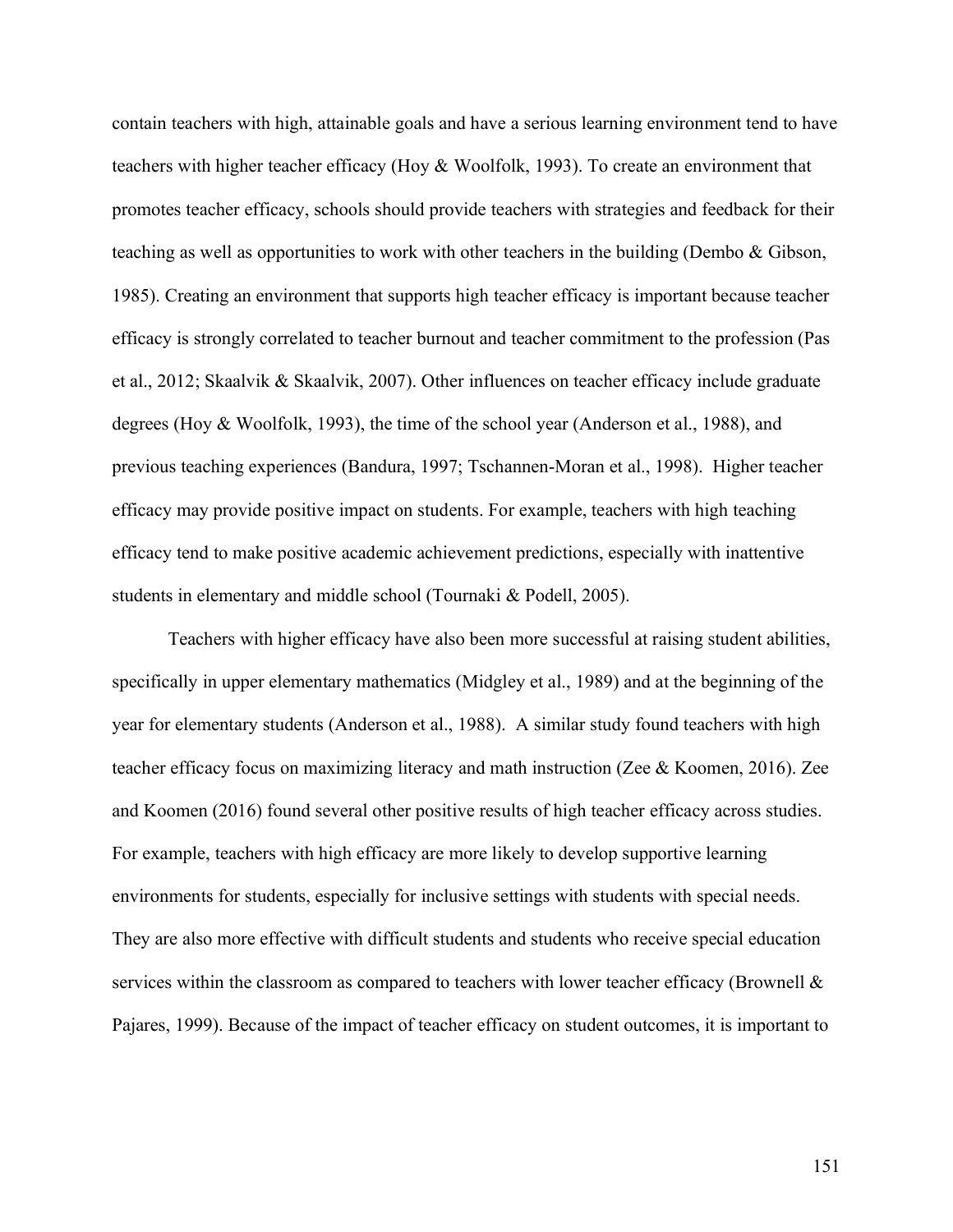learn more about the development of teacher efficacy in preservice teachers as they go through the process of preparing to teach in future classrooms.

# **Preservice Teacher Efficacy**

Within TPPs, preservice teachers begin to develop skills that will help them be more successful in their future classrooms and thus build their teacher efficacy. While learning the art of teaching, it is important for preservice teachers to get the opportunity to apply these skills in field experiences with hopes of building teacher efficacy. Previous literature found positive results regarding the effects of field experiences on preservice teachers 'efficacy specifically in the domain of reading (Haverback & Parault, 2008; Rogers-Haverback & Mee, 2015). Rogers-Haverback and Mee (2015), for example, focused on a group of preservice teachers who completed a tutoring field experience, and these preservice teachers demonstrated an increase of teacher efficacy throughout the field experience.

When looking specifically at preservice teaching and teacher efficacy, previous studies have found several different factors that play a key role in a preservice teacher's efficacy (Hoy  $\&$ Spero, 2005; Knoblauch & Hoy, 2008: Moulding et al., 2014). The preservice teaching experience is often a time that preservice teachers build their teacher efficacy especially if the preservice teacher has a supportive supervisor during the preservice teaching internship (Hoy & Spero, 2005; Moulding et al., 2014). Other aspects that support building teacher efficacy include teaching opportunities and observations of an experienced teacher (Brown et al., 2015). When looking at the length of a preservice teacher's internship, previous studies have not indicated that time spent in an internship influences ones' teaching efficacy (Chambers & Hardy, 2005; Ronfeldt & Reininger, 2012).

## **The Current Study**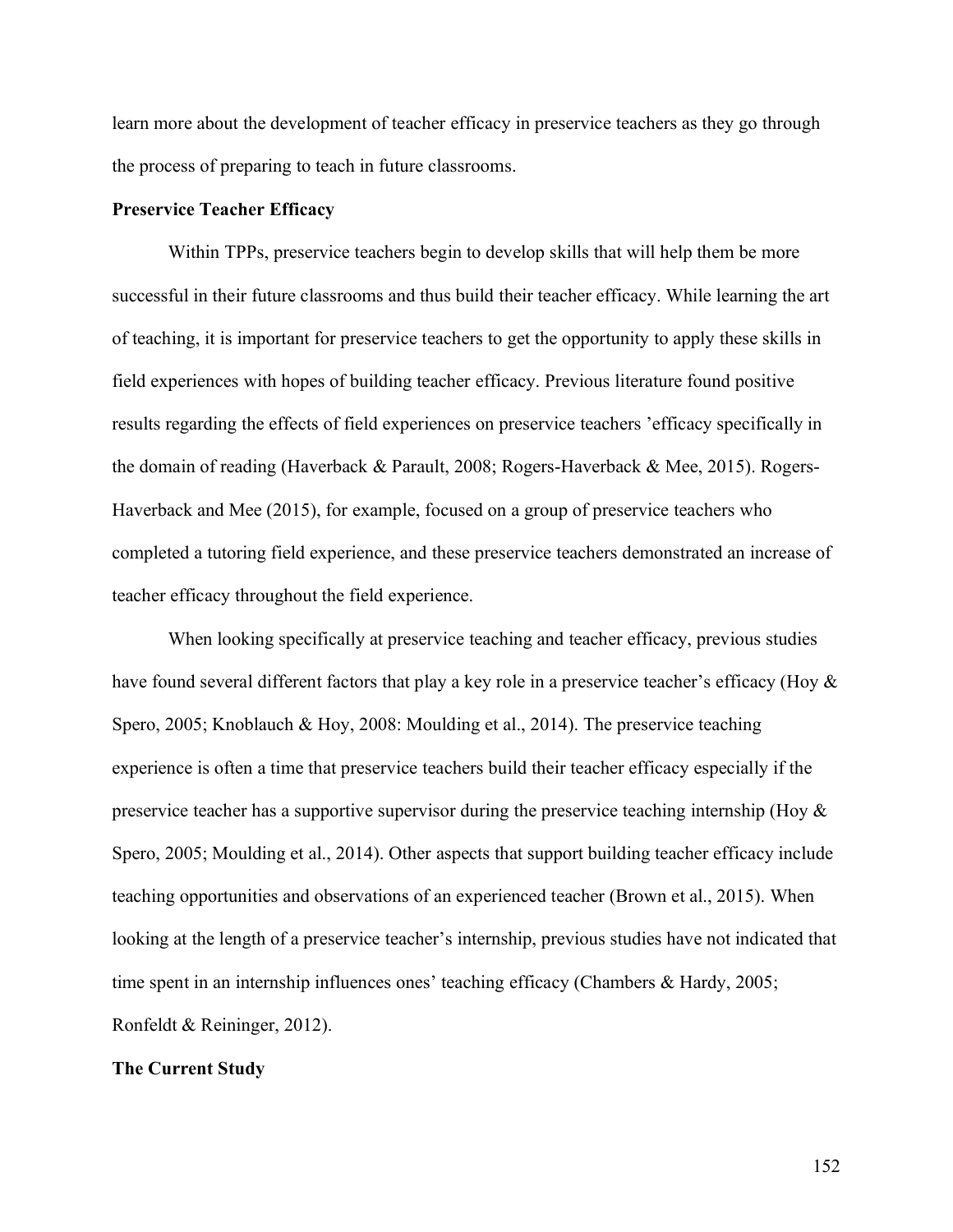The purpose of the current study was to determine if a shortened in-person preservice teaching experience due to the COVID-19 pandemic would impact Virginia preservice teachers ' efficacy compared to a previous year's group of preservice teachers. Based on the previous teacher efficacy literature, we expected the preservice teachers with a full preservice teaching internship (Cohort 1) to have a higher overall efficacy and higher efficacy subscores compared to the preservice teachers with a shortened preservice teaching internship due to COVID-19 (Cohort 2).

# **Method**

This exploratory study focused on the impact of a shortened preservice teaching internship on preservice teachers' efficacy. Because of the COVID-19 pandemic, Cohort 2 experienced six fewer weeks of in-person teaching during the internship compared to Cohort 1. During a typical internship, the final six weeks would allow for preservice teachers to have autonomy within the classroom and act as the lead teacher. During the final six weeks, preservice teachers would be responsible for all aspects of teaching including classroom management, lesson plans, instruction, and assessment. All Cohort 2 teachers moved to the virtual setting; however, it was up to the cooperating teachers to decide how much the preservice teacher got involved with the day-to-day teaching and responsibilities. Five elementary preservice teachers in Cohort 2 had opportunities to continue working with their classes by teaching lessons in a virtual setting. The other 15 preservice teachers in Cohort 2 had cooperating teachers who either moved to an asynchronous teaching model or did not allow the preservice teacher to take the lead during the last six weeks of the internship.

To determine the impact of the shortened in-person preservice teaching internship, the study compared teacher efficacy data from two different cohorts of preservice teachers (2017-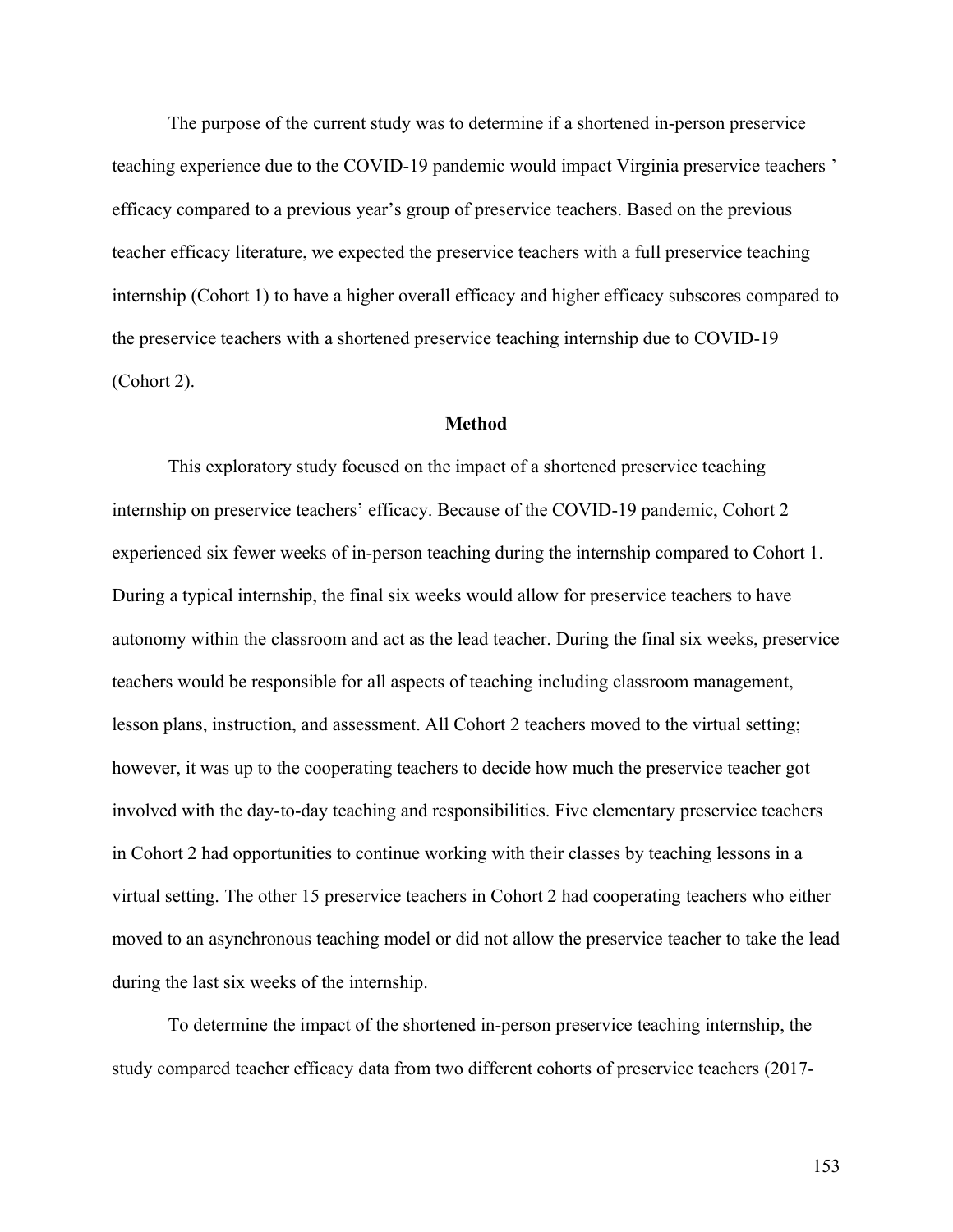2018 & 2019-2020). Specifically, the researchers used The Teacher Efficacy Scale long version (TES; Tschannen-Moran & Hoy, 2001) and short answer responses to learn more about the impact of a shorter preservice teaching internship due to COVID-19.

# **Participants**

All participants came from a Master's of Arts in Teaching Program in Virginia that prepares students for initial teacher licensure. The Institutional Review Board of the university housing the teaching program approved the research, and the researchers followed the American Psychological Association's ethical guidelines. We used convenient sampling with all members of the two cohorts by sending an electronic survey through email after the completion of their preservice teaching internship. Cohort 1 (2017-2018; *N* = 20) included 14 elementary and 6 secondary, English preservice teachers. Cohort 2 (2019-2020; *N* = 22) included 17 elementary and 5 secondary, English preservice teachers. Participants were predominantly female and White, as is the TPP itself.

## **Survey**

The survey included demographic information, the TES, and open-ended questions. The TES includes three subscales: *Efficacy in Student Engagement*, *Efficacy in Instructional Strategies,* and *Efficacy in Classroom Management.* Possible responses for items ranged from 1 (*Nothing*) to 9 (*A Great Deal*). Following standard practice for this instrument, the results report mean ratings for the full scale and subscales to facilitate interpretation of scores. The TES longform has an alpha value of .94, while the subscale of engagement has an alpha value of .87, the subscale of instruction has an alpha value of .91, and the subscale of classroom management has a subscale of .90, respectively (Tschannen-Moran & Hoy, 2001).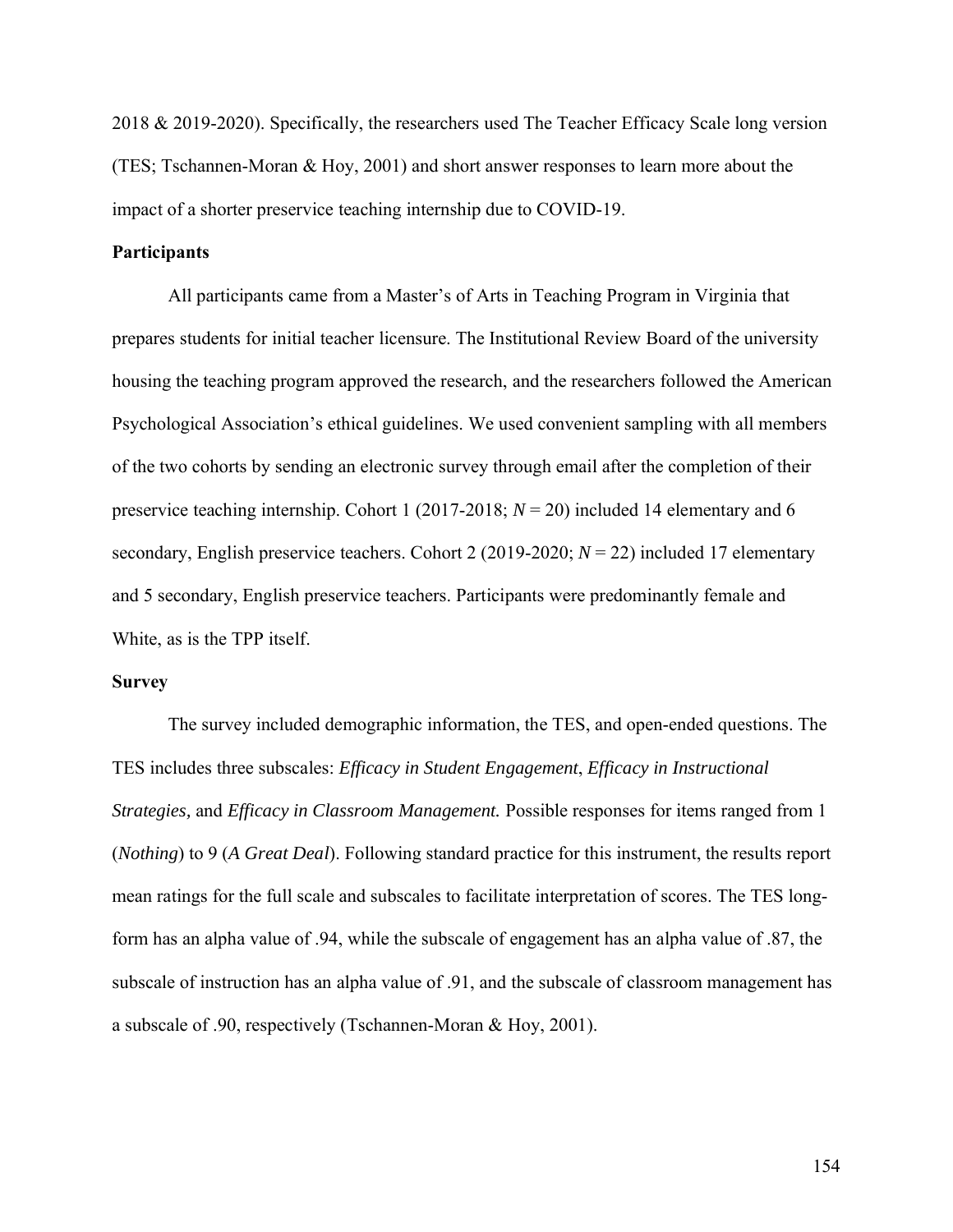Along with the survey data, individuals in Cohort 2 responded to three open-ended questions. The purpose of the questions was to gain more information about the impact of their shortened preservice teaching internship. These questions included:

1)With schools moving online because of COVID, how prepared do you feel having a shorter preservice teaching internship?

2)What worries you as you enter your first year of teaching?

3)What are you looking forward to during your first year of teaching?

When coding the qualitative data from the survey given to Cohort 2, we used open coding (Strauss & Corbin, 1998). In order to increase reliability, both researchers read through the responses and there was 100% agreement for the qualitative codes.

## **Results**

Through descriptive statistics and an independent *t*-test we compared the total teacher efficacy score and efficacy subscores for the two cohorts to determine if a shortened preservice teaching internship due to COVID-19 impacted preservice teachers 'efficacy.

# **Overall Teacher Efficacy**

The results found a significant difference between Cohort 1 (*M* = 7.22, *SD* = .58) and Cohort 2 ( $M = 6.52$ ,  $SD = .77$ ; See Appendix A) for overall teacher efficacy  $t(40) = 2.52$ ,  $p = .000$ (See Appendix B). These results indicated the shortened preservice teaching internship due to COVID-19 may have played a role in Cohort 2's overall teacher efficacy at the end of the preservice teaching internship. When asked to describe how prepared to teach they were, a majority of Cohort 2 (14) shared beliefs of not being as prepared as they would have liked. For example, one preservice teacher shared, "It (COVID) cut my learning experience short which is frustrating because I feel less prepared for the next year and less desired to be hired because of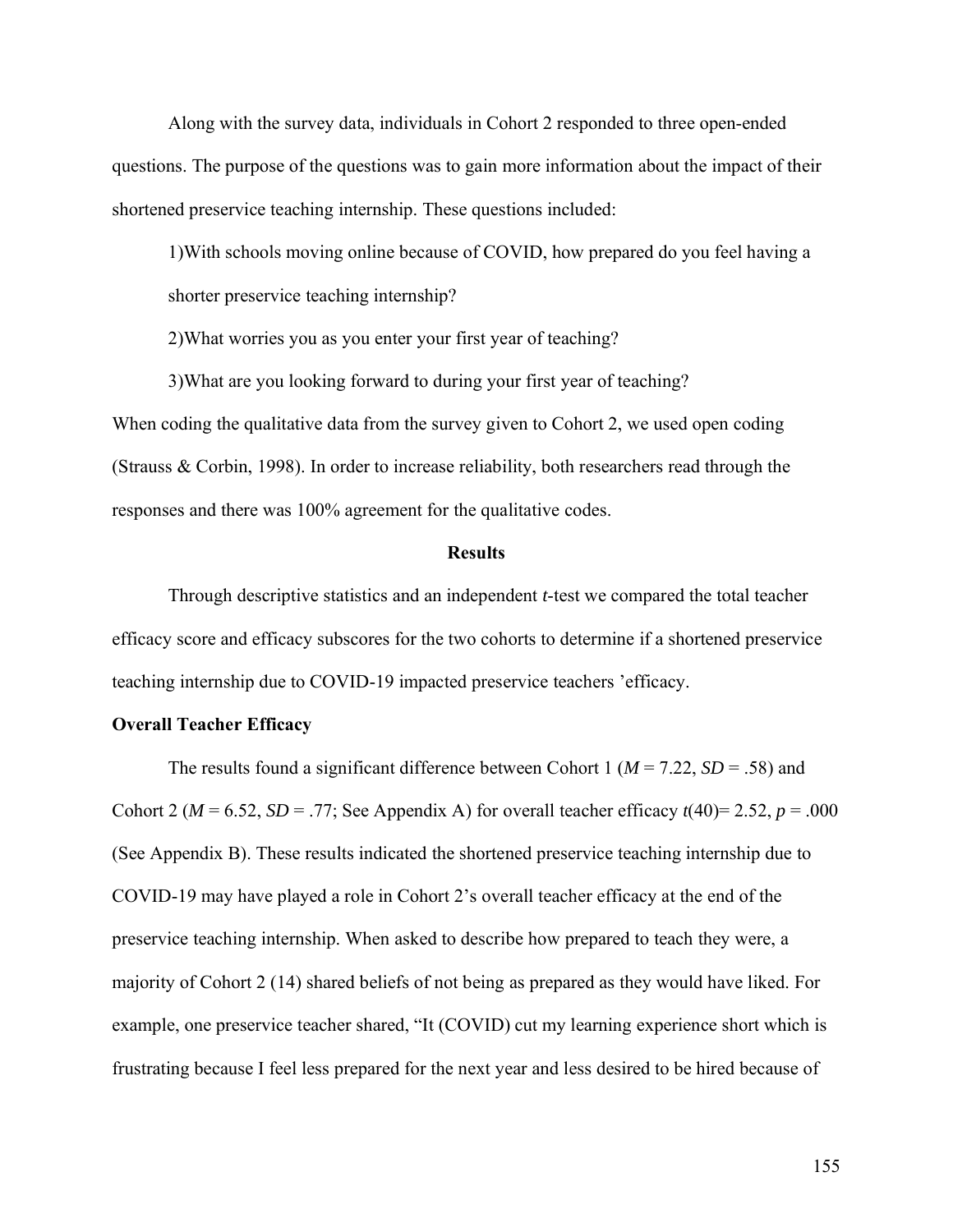my lack of experience in the classroom." A second, who was able to teach virtually, shared that even though she continued to gain teaching experience, moving to online instruction played a role in their perception of their teaching ability. "Since moving online, I lost confidence and do not feel capable of teaching. It just was not the same as being in front of students." Another preservice teacher shared similar thoughts of not feeling fully prepared to have her own classroom next year, but hopes to receive support within her school to make up for it.

I would have liked to have had more time in the classroom to have gotten more feedback on my teaching and have more time with my students. I feel like I am going to be at a slight disadvantage going into next year, but I hope I have support from my school to help with the transition.

The Cohort 2 preservice teachers who reportedly believed they were prepared shared that they had a cooperating teacher who supported them throughout the preservice teaching internship process and allowed them to get involved early in their preservice and virtually during the teaching internship. Thus, the preservice teachers believed they had a good foundation to build upon. For example, one preservice teacher shared, "My cooperating teacher was extremely knowledgeable on how to effectively deliver instruction and always had great feedback to help me develop. She was also good at managing behaviors and led me to be more confident in my classroom management ability." A second preservice teacher also noted having a strong foundation that she believed would help her in the future, "I had a very positive preservice teaching internship. I did however wish I had longer to implement the changes I wished to do with both instruction and management. However, I feel like a firm foundation was established."

# **Classroom Management Efficacy**

The survey results found a significant difference between Cohort 1 ( $M = 7.60$ ,  $SD = .77$ ) and Cohort 2 ( $M = 6.28$ ,  $SD = .83$ ; See Table 1) for the subscale of classroom management teacher efficacy  $t(40)=4.26$ ,  $p = .000$  (See Table 2). The results suggest that the shorter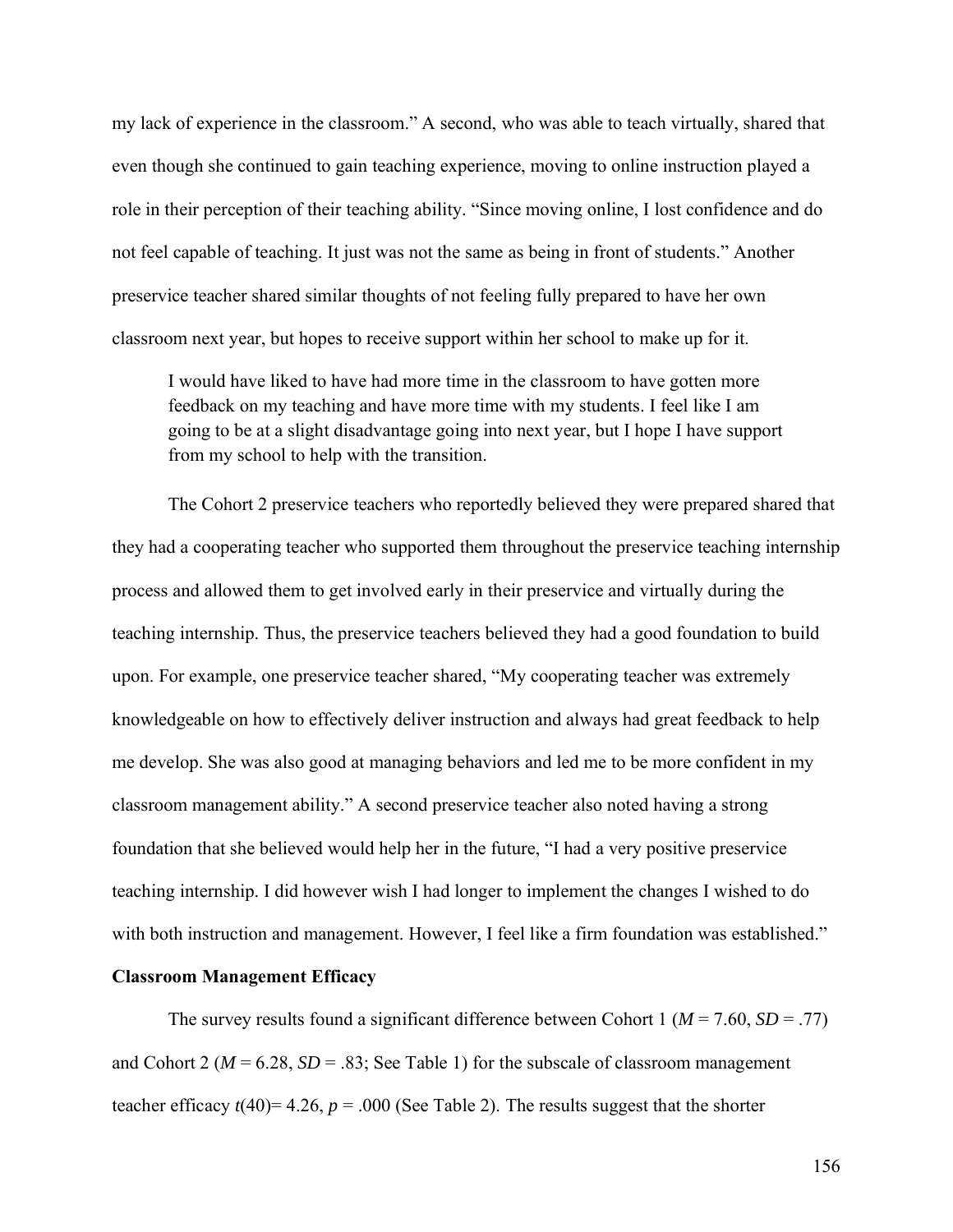preservice teaching internship due to COVID-19 impacted preservice teachers 'classroom management efficacy compared to Cohort 1 who completed a full semester of preservice teaching.

Short answer responses from individuals in Cohort 2 also suggested lower classroom management efficacy due to the limited time to practice classroom management. Of the 22 Cohort 2 participants, 20 Cohort 2 preservice teachers mentioned being worried about classroom management as a future teacher. Of the 20 preservice teachers worried about classroom management, 9 preservice teachers just listed classroom management as their number one concern entering next year. However, the other 11 shared more specific concerns regarding classroom management. Comments included expressions of being nervous dealing with specific behavior problems, setting up effective rules and routines, and general classroom management. For example, one preservice teacher shared, "I am worried about being able to set up all expectations, model them, and create a firm behavior management strategy to use within the classroom." She went onto share, "I don't feel like I got enough practice addressing difficult behaviors or establishing classroom rules." A second preservice teacher shared similar beliefs, "I feel underprepared in classroom management and I wish I had more time to practice discipline and enforcing rules, routines, and procedures for students." A third preservice teacher shared that lack of practice in front of students and missing out on feedback added to her worries about the upcoming year. She commented, "I was already nervous about classroom management because everyone says it's an issue for first-year teachers. I really wish I had more time to practice and get feedback from my cooperating teacher."

# **Instruction Efficacy**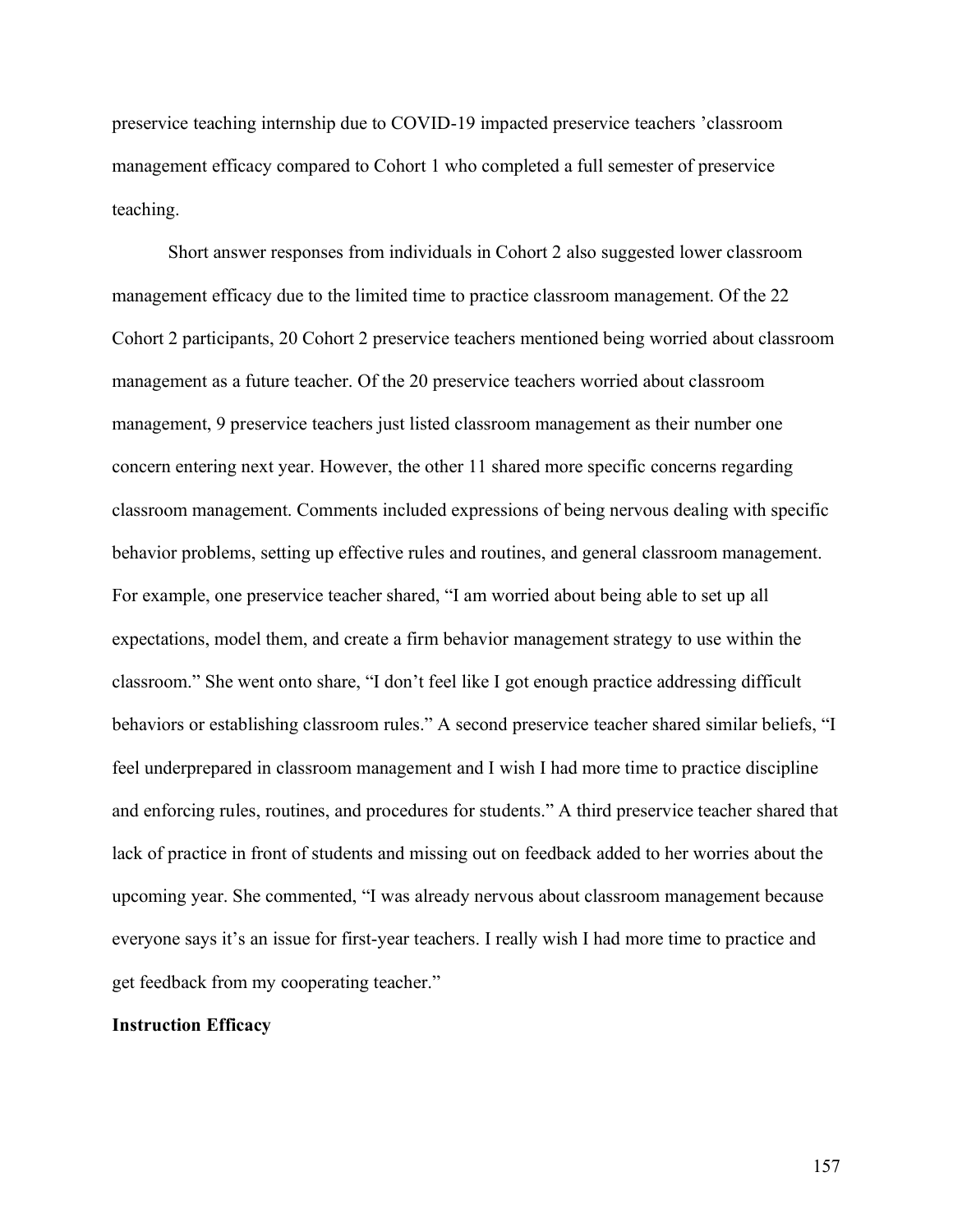The survey results found no significant difference between Cohort 1 ( $M = 6.99$ ,  $SD = .68$ ) and Cohort 2 ( $M = 7.01$ ,  $SD = .88$ ; See Table 1) for the subscore of instructional teacher efficacy  $t(40)$ = -.14,  $p = .893$  (See Table 2). Even though there was no significant difference between the two cohorts, it is interesting to note Cohort 2 had a slightly higher instructional efficacy mean compared to Cohort 1 at the end of the preservice teaching internship, even with less time in the classroom.

Though there was no significant difference between the two cohorts and on average Cohort 2 had a high instructional efficacy, six preservice teachers from Cohort 2 did identify in the open-ended questions concerns regarding instruction as they enter their first year of teaching. When it came to instructional concerns, the preservice teachers mentioned the lack of opportunities to practice teaching and the limited feedback received on their teaching. The limited practice has influenced some Cohort 2 teachers to question their ability to be good teachers.

I feel like I know all the content, strategies, and techniques that first-year teachers need to be aware of and understand. However, I question how well I will be able to implement the knowledge I hold since I feel I did not get enough time to practice them in the classroom. In other words, I know what I am supposed to do, and what good quality teachers are supposed to do, but I know putting them to practice is a whole other challenge.

Other Cohort 2 preservice teachers shared similar thoughts of wanting more practice without the support of the cooperating teacher. "I wish I had more time teaching full time or with the cooperating teacher not in the room. That would have helped me feel more prepared for my own classroom." Another Cohort 2 preservice teacher shared, "I just needed more time in front of students and learning how to properly prepare for each individual class."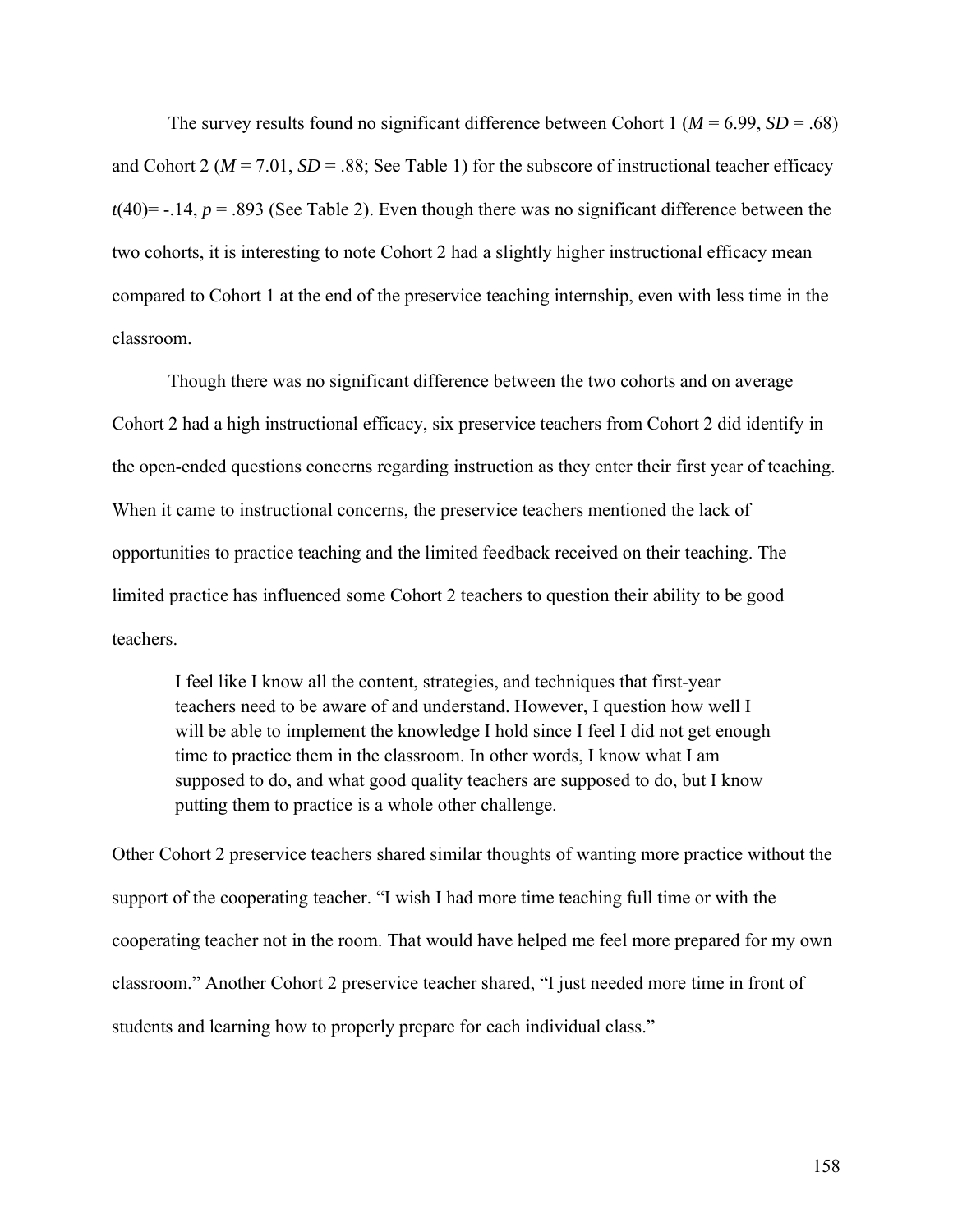When it came to the possibility of teaching online in the future, Cohort 2 had mixed thoughts about virtual teaching and six members of Cohort 2 shared concerns about online teaching. One preservice teacher shared, "I am nervous about the possibility of teaching online because my cooperating teachers did not give me that opportunity." Other Cohort 2 teachers, who did not get virtual experiences shared similar nerves heading into their first year, which happened to be during the COVID-19 pandemic. Five teachers in Cohort 2 believed they were more prepared if schools go virtual again in the future due to their cooperating teacher allowing them to finish their preservice teaching virtually. As a preservice teacher shared, "I had less amount of time to practice skills which require being in the actual classroom. However, I feel more confident in implementing content through technology and virtual learning." A second preservice teacher who was able to continue working with her students when school went virtual, which gave her confidence to provide instruction in any format to students. She responded, "I was lucky to have a cooperating teacher that has encouraged me to participate in the remainder of the academic year. I have written lessons, graded assignments, and maintained contact with students, which will help me next year."

#### **Engagement Efficacy**

The results found no significant difference between Cohort 1 ( $M = 7.18$ ,  $SD = .63$ ) and Cohort 2 ( $M = 6.58$ ,  $SD = .87$ ; See Table 1) for the subscore of engagement teacher efficacy  $t(40)=1.79$ ,  $p = .063$  (See Table 2). When it came to engagement, Cohort 2 focused on their future classrooms rather than their preservice teaching internships. All 22 Cohort 2 participants shared that they hoped to establish relationships with students and to use relationships to engage students in the learning process. As one preservice teacher shared, "I can't wait to build relationships with my students and make a positive difference in the lives of my students.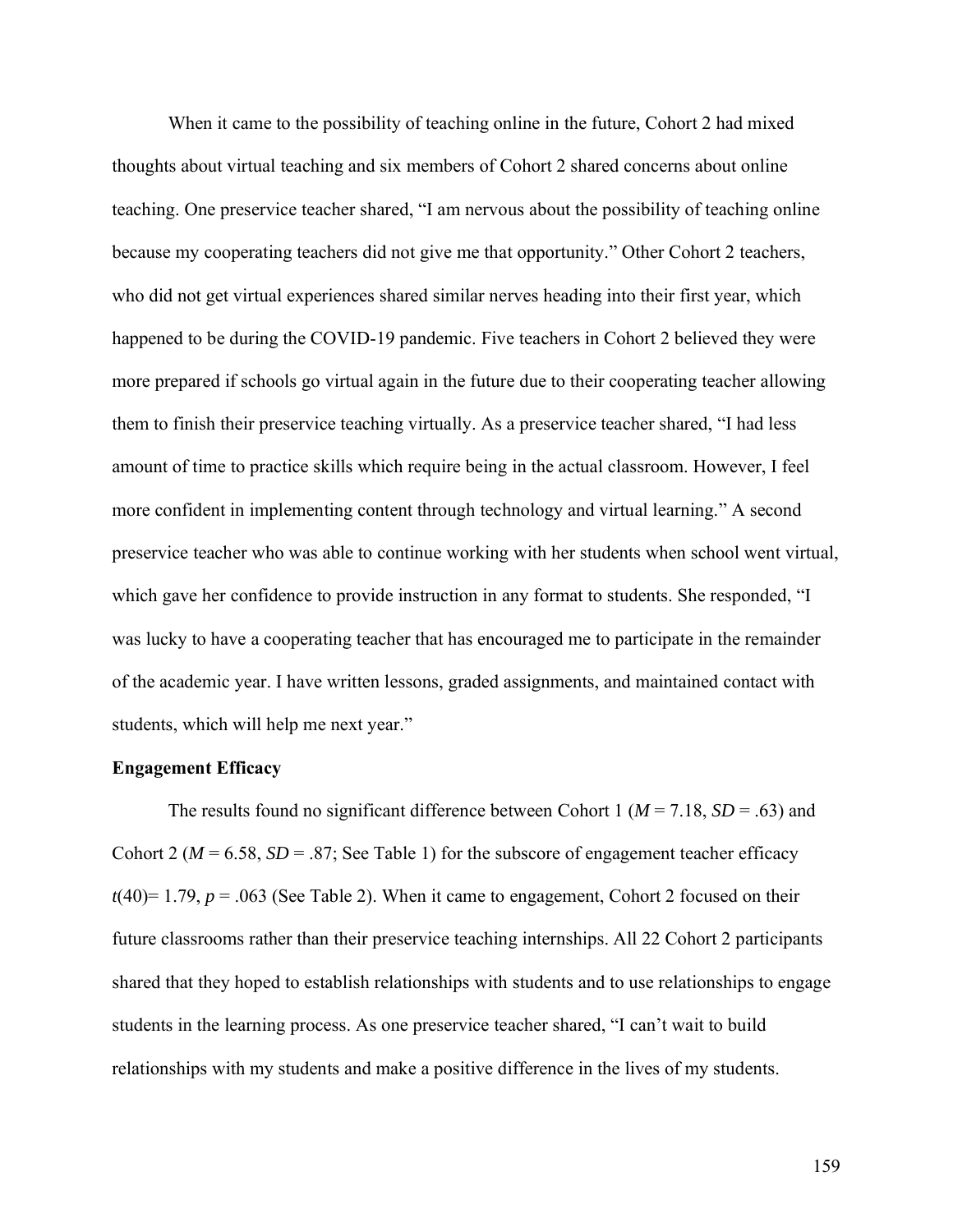Hopefully see them learn and grow as a result of my teaching." A second preservice teacher shared similar hopes about her future classroom. "I can wait to get to know my students, being able to show them that I care about them and want to help them, teaching fun and engaging lessons, and seeing the 'lightbulb 'moment with my students." A third preservice teacher hoped to bring her own love of reading into the classroom to spark student interests. "I am excited to build relationships with my students and to help them develop a love a learning and foster their sense of self and interests. I have always loved reading, so I can't wait to see my students develop literacy and a passion for reading books based on their interests."

## **Discussion**

The findings from this study are relevant to the current state of K-12 education and TPPs in Virginia due to the COVID-19 pandemic. Teachers who completed their preservice teaching internship during spring 2020 entered the classroom as first-year teachers in the fall with less teaching experience than previous years. New teachers also entered the 2020-2021 school year with more unknowns compared to previous years. Schools and districts must understand that the new teachers may have lower teacher efficacy as they enter the classroom compared to previous first-year teachers because of the limited preservice teaching internships. Thus, districts and schools must prioritize providing support and formative feedback to develop new teacher efficacy throughout their first year.

In regard to the difference between Cohort 1 and Cohort 2, the results indicated a significant difference in total teacher efficacy and classroom management efficacy. However, there was no significant difference in instruction and engagement efficacy between Cohort 1 and Cohort 2 preservice teachers. This may be due to previous experiences of teaching mini-lessons throughout the preservice teaching program, previous positive interactions with students, or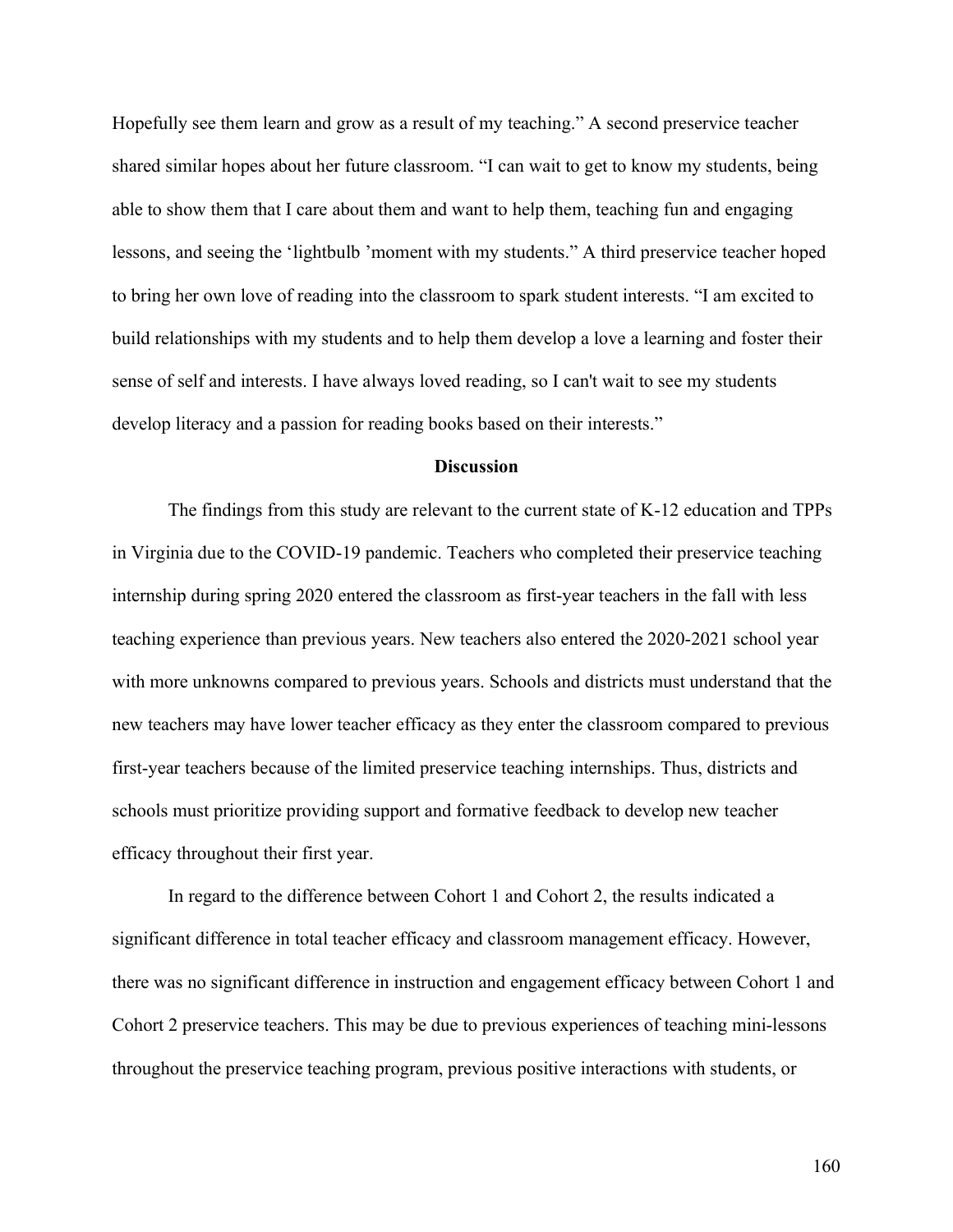Cohort 2 not fully comprehending all that goes into instruction and engagement due to the lack of experience.

The results of this study may guide TPPs in Virginia as these programs look to develop future preservice teachers 'classroom experiences. TPPs may need to consider alternative approaches to place preservice teachers into classrooms as schools shift educational approaches due to COVID-19, which might include more virtual experiences. TPPs will also need to consider how they can support preservice teacher efficacy if future preservice teacher internships are shorter in length or limited. This might include addressing specific skills such as virtual learning, providing preservice teachers more opportunities to practice classroom management skills in courses, or investing in virtual observation experiences for preservice teachers.

The results are also important for schools as preservice teachers' efficacy is likely to drop throughout the first year of teaching (Hoy & Spero, 2005). Though Cohort 2 finished the internship with moderate to high teacher efficacy, their overall teacher efficacy was lower than Cohort 1 after the preservice teaching internship. Thus, schools should be aware that Cohort 2 teachers may see an even lower dip in teacher efficacy compared to first-year teachers in previous years. Schools and districts should use the results from this study to engage new teachers during the first year through teacher induction programs and with PD sessions. As new teachers enter the classroom and lower teacher efficacy in classroom management, schools must keep in mind that classroom management is often a skill that needs support throughout the first year (Baker, 2005; Oliver & Reschly, 2007; Pressley et al., 2020). There is potential for Cohort 2 to see a further dip in classroom management teacher efficacy as the school year begins. This is important to note as classroom management impacts instruction and student achievement within the classroom (Gage et al., 2018; Korpershoek et al., 2016). Schools and districts should provide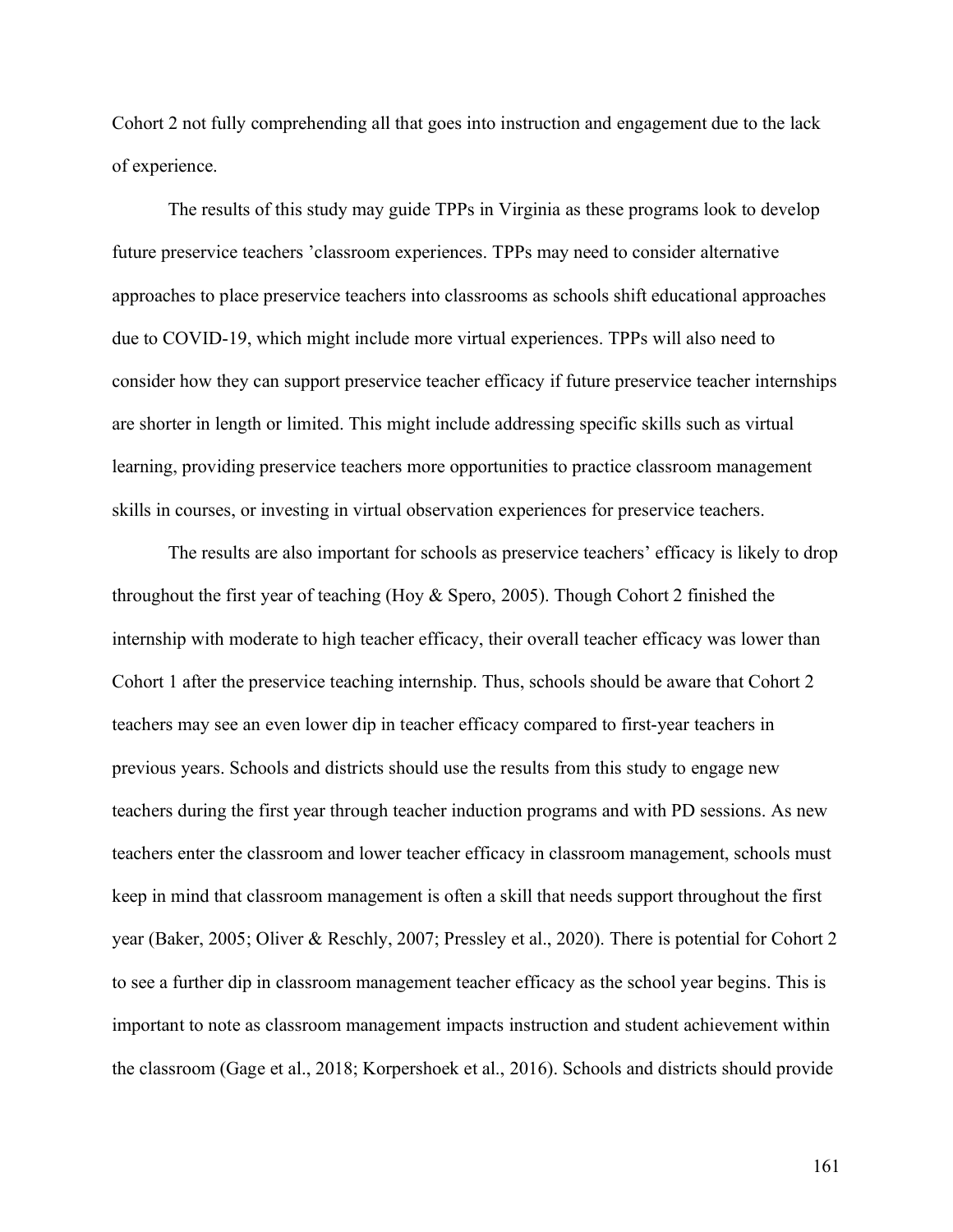extra support to new teachers throughout the first year, especially with classroom management. Support may include feedback from mentors and PD opportunities that connect with classroom instruction and management. Districts might consider focusing on only classroom management, throughout the year to encourage teacher learning from PD and build teacher efficacy in that specific domain (Desimone, 2011). Mentors and administrators should also conduct formative observations and provide feedback before conducting a formal observation. Lastly, schools may build time for new teachers to observe mentors or instructional coaches teach to gain more strategies for a successful classroom (Brown et al., 2015). By providing support to new teachers, schools may increase the efficacy of the new teachers who did not have as much classroom experience due to COVID-19.

Limitations of our study include the small number of participants, which limits the generalizability of the findings to other samples. In the future, we will look to recruit additional participants from future cohorts, which may help strengthen and generalize the findings from this study. A second limitation was due to all participants completing their preservice teaching placements in an urban school district. Future studies should include a wide array of preservice teaching environments (urban, suburban, rural) to help with the generalizability of the findings. Outside variables and experiences may have also influenced the preservice teachers 'efficacy. These variables may have included previous experiences in the classroom or different cooperating teachers and schools. Lastly, the impact of COVID-19 is an ongoing process, and researchers should continue to track preservice teachers 'and new teachers 'efficacy as TPPs and school districts will have to work through alternative teaching environments while the world looks to control COVID-19.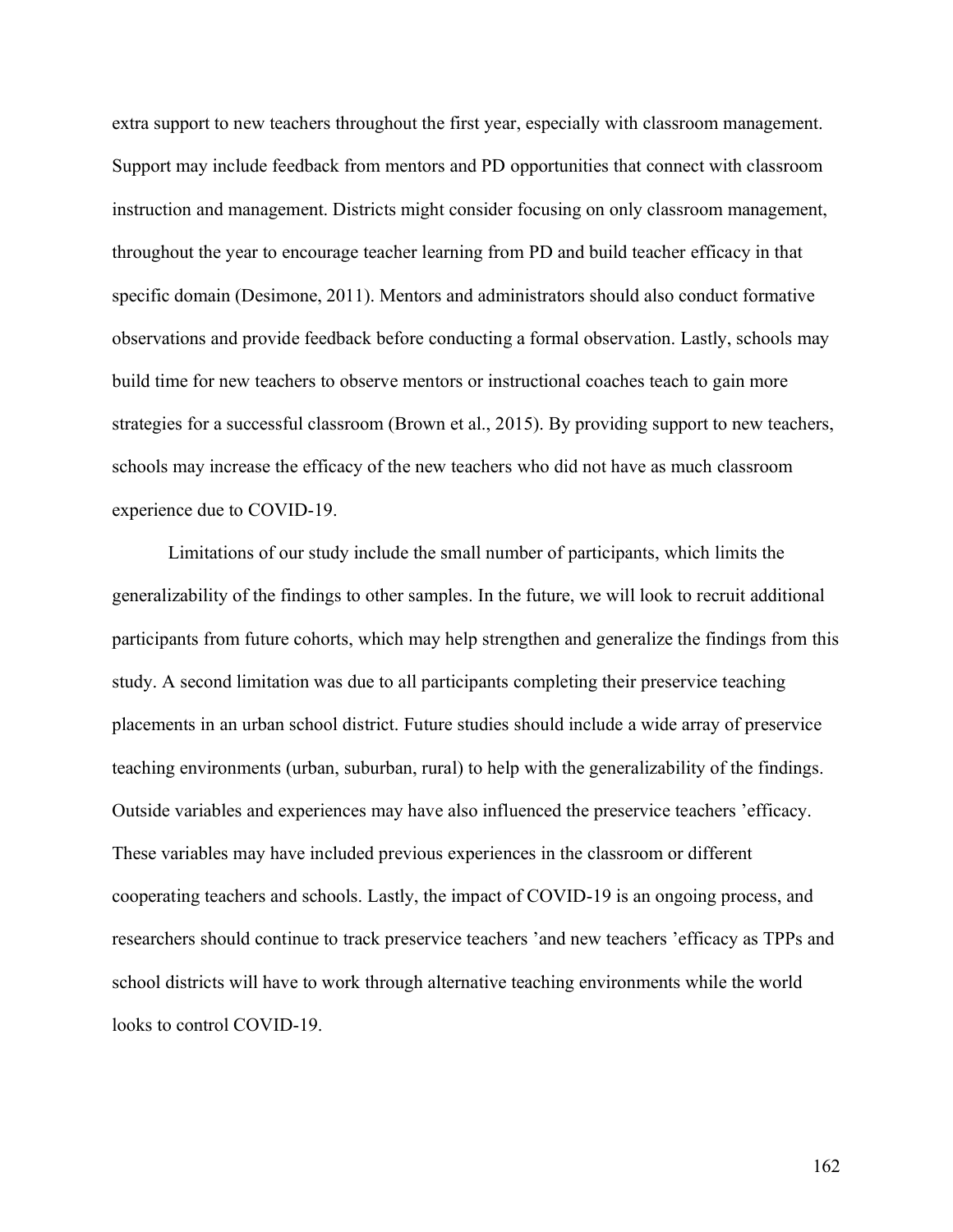# Appendix A

# *Descriptive Statistics*

|                               |          |    | Mea  |                |
|-------------------------------|----------|----|------|----------------|
|                               | Cohort   | N  | n    | Std. Deviation |
| <b>Total Teacher Efficacy</b> | Cohort 1 | 20 | 7.22 | .58            |
|                               | Cohort 2 | 22 | 6.52 | .77            |
| <b>Total TE CM</b>            | Cohort 1 | 20 | 7.60 | .77            |
|                               | Cohort 2 | 22 | 6.28 | .83            |
| <b>Total TE Instruction</b>   | Cohort 1 | 20 | 6.99 | .68            |
|                               | Cohort 2 | 22 | 7.01 | .88            |
| <b>Total TE Engagement</b>    | Cohort 1 | 20 | 7.18 | .63            |
|                               | Cohort 2 | 22 | 6.58 | .87            |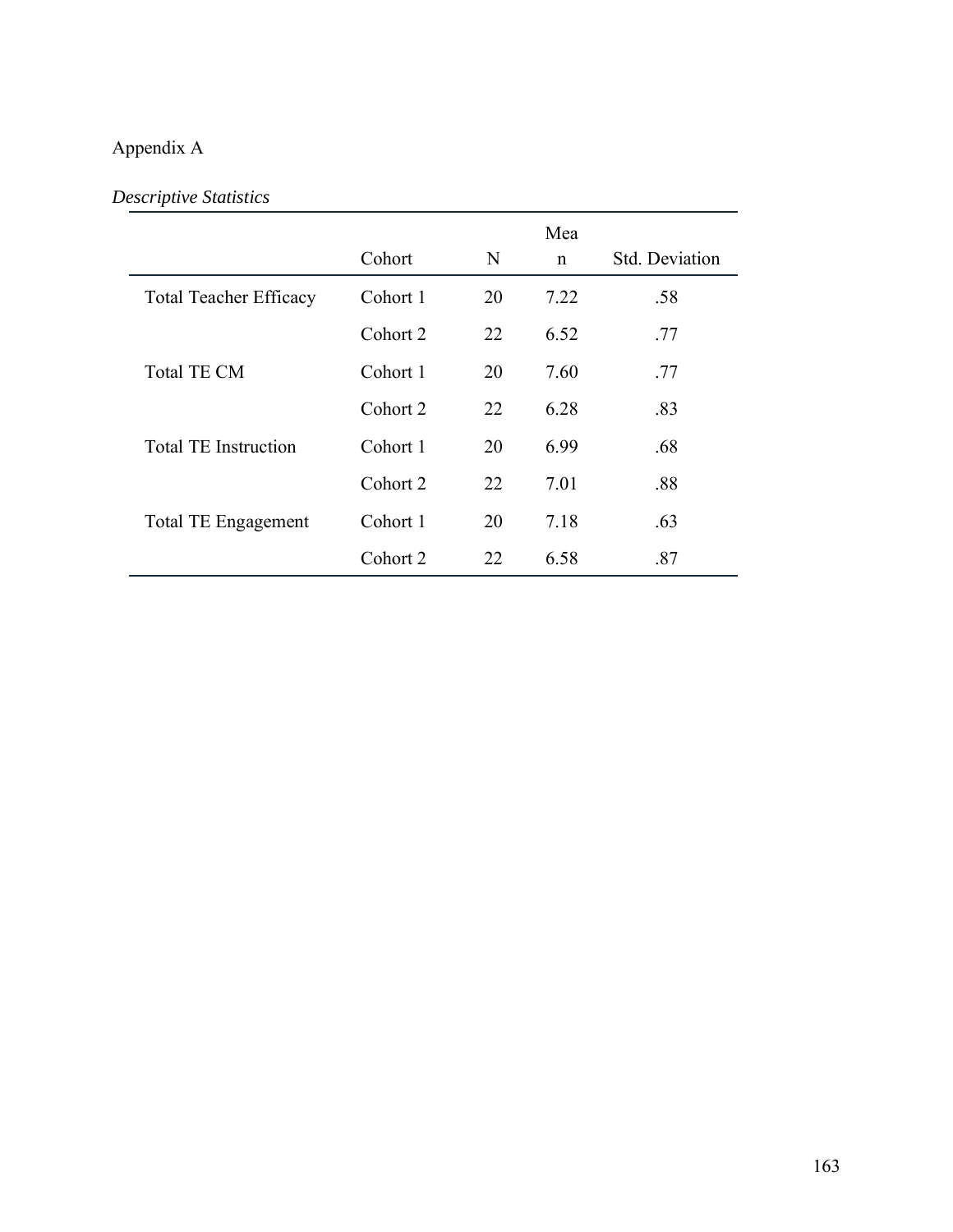# Appendix B

# *Independent t-test*

|                 |                                       | Levene's<br>Test for<br>Equality of<br>Variances |                         |                              |                  |                         | t-test for Equality of<br>Means |                          | 95%<br>Confidence<br>Interval of the<br>Difference |             |
|-----------------|---------------------------------------|--------------------------------------------------|-------------------------|------------------------------|------------------|-------------------------|---------------------------------|--------------------------|----------------------------------------------------|-------------|
|                 |                                       | $\mathbf S$<br>$\rm i$<br>$\mathsf g$            |                         |                              |                  | Sig.<br>$(2 -$<br>taile | Mean<br>Difference              | Std. Error<br>Difference | Lower Uppe                                         | $\mathbf r$ |
|                 |                                       |                                                  |                         |                              |                  |                         |                                 |                          |                                                    |             |
|                 |                                       | $\boldsymbol{\mathrm{F}}$                        | $\ddot{\phantom{0}}$    | t                            | df               | d)                      |                                 |                          |                                                    |             |
| Total           | Equal                                 | 3.66                                             | $\ddot{\phantom{a}}$    | 2.                           | 40               | $.000$                  | .51                             | .22                      | .05                                                | .96         |
| Teacher         | variances                             | 8                                                | $\boldsymbol{0}$        | 52                           |                  |                         |                                 |                          |                                                    |             |
| Efficacy        | assumed                               |                                                  | $\sqrt{6}$              |                              |                  |                         |                                 |                          |                                                    |             |
|                 |                                       |                                                  | $\overline{\mathbf{3}}$ |                              |                  |                         |                                 |                          |                                                    |             |
|                 | Equal                                 |                                                  |                         | 2.                           | 36.              | .002                    | .51                             | .22                      | .07                                                | .94         |
|                 | variances                             |                                                  |                         | 54                           | 98               |                         |                                 |                          |                                                    |             |
|                 | not                                   |                                                  |                         |                              | $\mathbf{9}$     |                         |                                 |                          |                                                    |             |
|                 | assumed                               |                                                  |                         |                              |                  |                         |                                 |                          |                                                    |             |
| <b>Total TE</b> | Equal                                 | .124                                             | $\overline{a}$          | 4.                           | 40               | .000                    | 1.10                            | .26                      | .57                                                | 1.62        |
| ${\rm CM}$      | variances                             |                                                  | $\tau$                  | 26                           |                  |                         |                                 |                          |                                                    |             |
|                 | assumed                               |                                                  | $\overline{2}$          |                              |                  |                         |                                 |                          |                                                    |             |
|                 |                                       |                                                  | 6                       |                              |                  |                         |                                 |                          |                                                    |             |
|                 |                                       |                                                  |                         |                              |                  |                         | 1.10                            | .26                      | .58                                                | 1.62        |
|                 | Equal<br>variances                    |                                                  |                         | 4.<br>28                     | 35.<br>63        | .000                    |                                 |                          |                                                    |             |
|                 | not                                   |                                                  |                         |                              | $\sqrt{6}$       |                         |                                 |                          |                                                    |             |
|                 | assumed                               |                                                  |                         |                              |                  |                         |                                 |                          |                                                    |             |
|                 |                                       |                                                  |                         |                              |                  |                         | .04                             | .26                      | $-.56$                                             | .49         |
| Total TE        | Equal                                 | 2.21                                             | $\ddot{\phantom{a}}$    | $\qquad \qquad \blacksquare$ | 40               | .893                    |                                 |                          |                                                    |             |
| Instructi       | variances                             | $\boldsymbol{7}$                                 | $\mathbf{1}$            | $\cdot$                      |                  |                         |                                 |                          |                                                    |             |
| on              | assumed                               |                                                  | $\overline{4}$<br>5     | $\overline{4}$               |                  |                         |                                 |                          |                                                    |             |
|                 |                                       |                                                  |                         |                              |                  |                         |                                 |                          |                                                    |             |
|                 | Equal                                 |                                                  |                         | $\overline{\phantom{0}}$     | 36.              | .889                    | $-.04$                          | .25                      | $-.54$                                             | .47         |
|                 | variances                             |                                                  |                         | $\cdot$                      | 99               |                         |                                 |                          |                                                    |             |
|                 | $\operatorname*{not}% \mathcal{M}(n)$ |                                                  |                         | $\overline{4}$               | $\boldsymbol{7}$ |                         |                                 |                          |                                                    |             |
|                 | assumed                               |                                                  |                         |                              |                  |                         |                                 |                          |                                                    |             |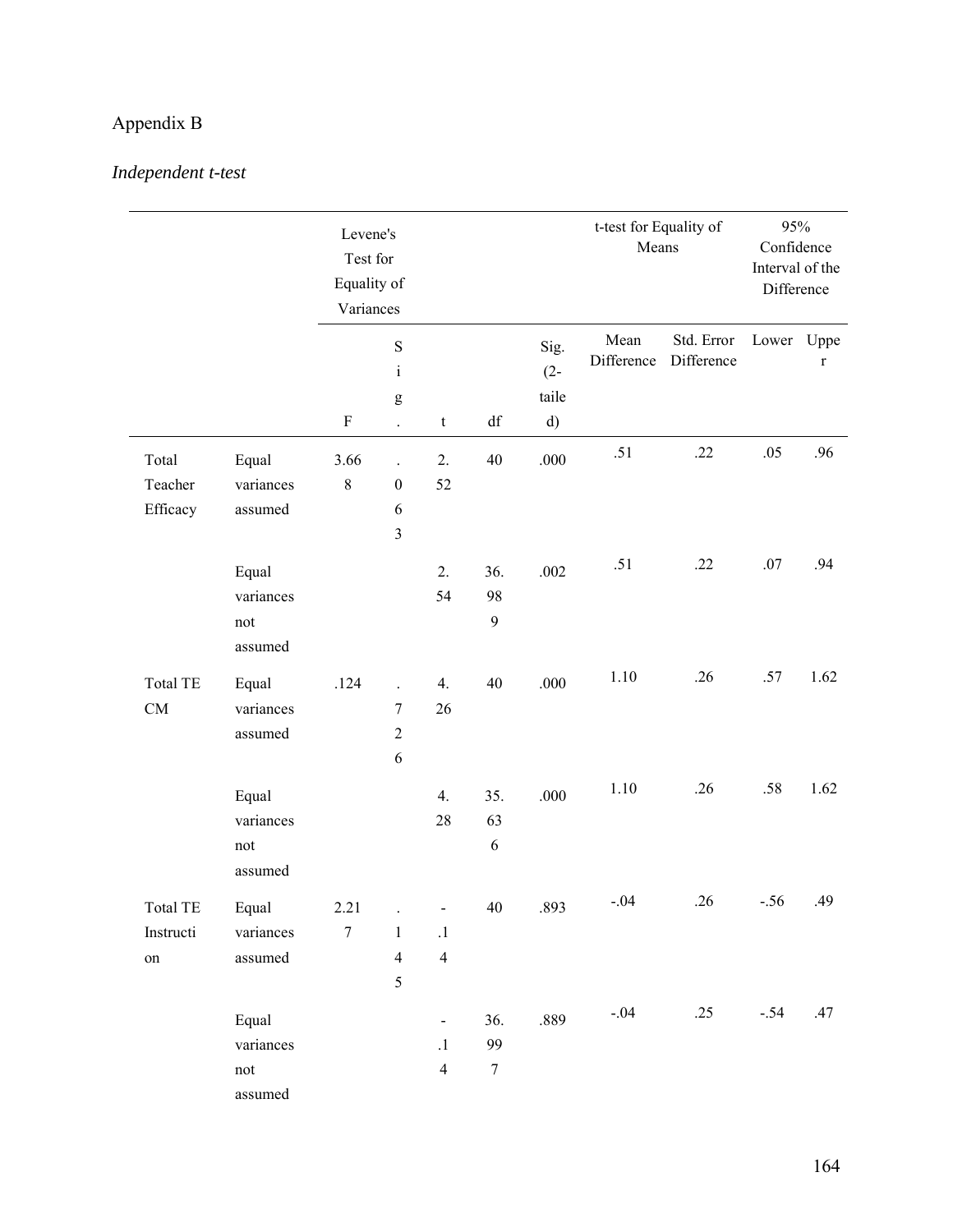| <b>Total TE</b> | Equal     | 3.50  | $\ddot{\phantom{a}}$ | 1. | 40  | .063 | .46 | .26 | $-.06$ | .97 |
|-----------------|-----------|-------|----------------------|----|-----|------|-----|-----|--------|-----|
| Engagem         | variances | $8\,$ | $\boldsymbol{0}$     | 79 |     |      |     |     |        |     |
| ent             | assumed   |       | 7                    |    |     |      |     |     |        |     |
|                 |           |       | 8                    |    |     |      |     |     |        |     |
|                 | Equal     |       |                      | 1. | 36. | .061 | .46 | .24 | $-.04$ | .95 |
|                 | variances |       |                      | 87 | 50  |      |     |     |        |     |
|                 | not       |       |                      |    | 2   |      |     |     |        |     |
|                 | assumed   |       |                      |    |     |      |     |     |        |     |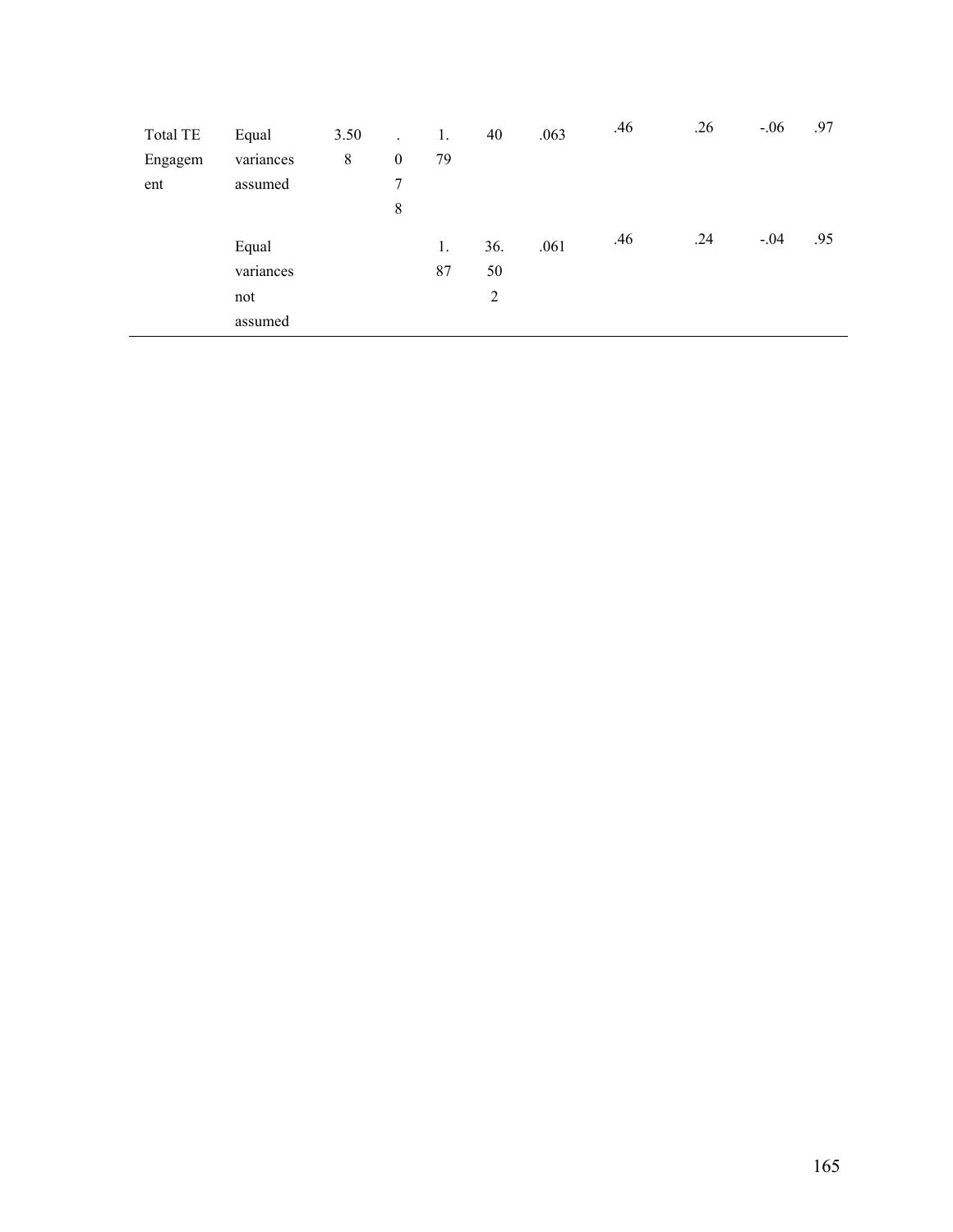#### References

- Anderson, R. N., Greene, M. L., & Loewen, P. S. (1988). Relationships among teachers 'and students 'thinking skills, sense of efficacy, and student achievement. *Alberta Journal of Educational Research*.
- Baker, P. H. (2005). Managing student behavior: How ready are teachers to meet the challenge?. *American Secondary Education*, *33*(3) 51-64.
- Bandura, A. (1997). *Self-efficacy: The exercise of control.* New York: W. H. Freeman and Company.
- Brown, A. L., Lee, J., & Collins, D. (2015). Does student teaching matter? Investigating preservice teachers 'sense of efficacy and preparedness. *Teaching Education*, *26*(1), 77-93.
- Brownell, M. T., & Pajares, F. (1999). Teacher efficacy and perceived success in mainstreaming students with learning and behavior problems. *Teacher Education and Special Education*, *22*(3), 154-164.
- Chambers, S. M. & Hardy, J. C. (2005). Length of time in student teaching: Effects on classroom control orientation and self-efficacy beliefs. *Educational Research Quarterly, 28*(3), 3-9.
- Clark, S. K., Jones, C. D., Reutzel, D. R., & Andreasen, L. (2013). An examination of the influences of a teacher preparation program on beginning teachers' reading instruction. *Literacy Research and Instruction*, *52*(2), 87-105.
- Darling-Hammond, L. (2006). Constructing 21st-century teacher education. *Journal of teacher education*, *57*(3), 300-314.
- Dembo, M. H., & Gibson, S. (1985). Teachers 'sense of efficacy: An important factor in school improvement. *The Elementary School Journal*, *86*(2) 173-184.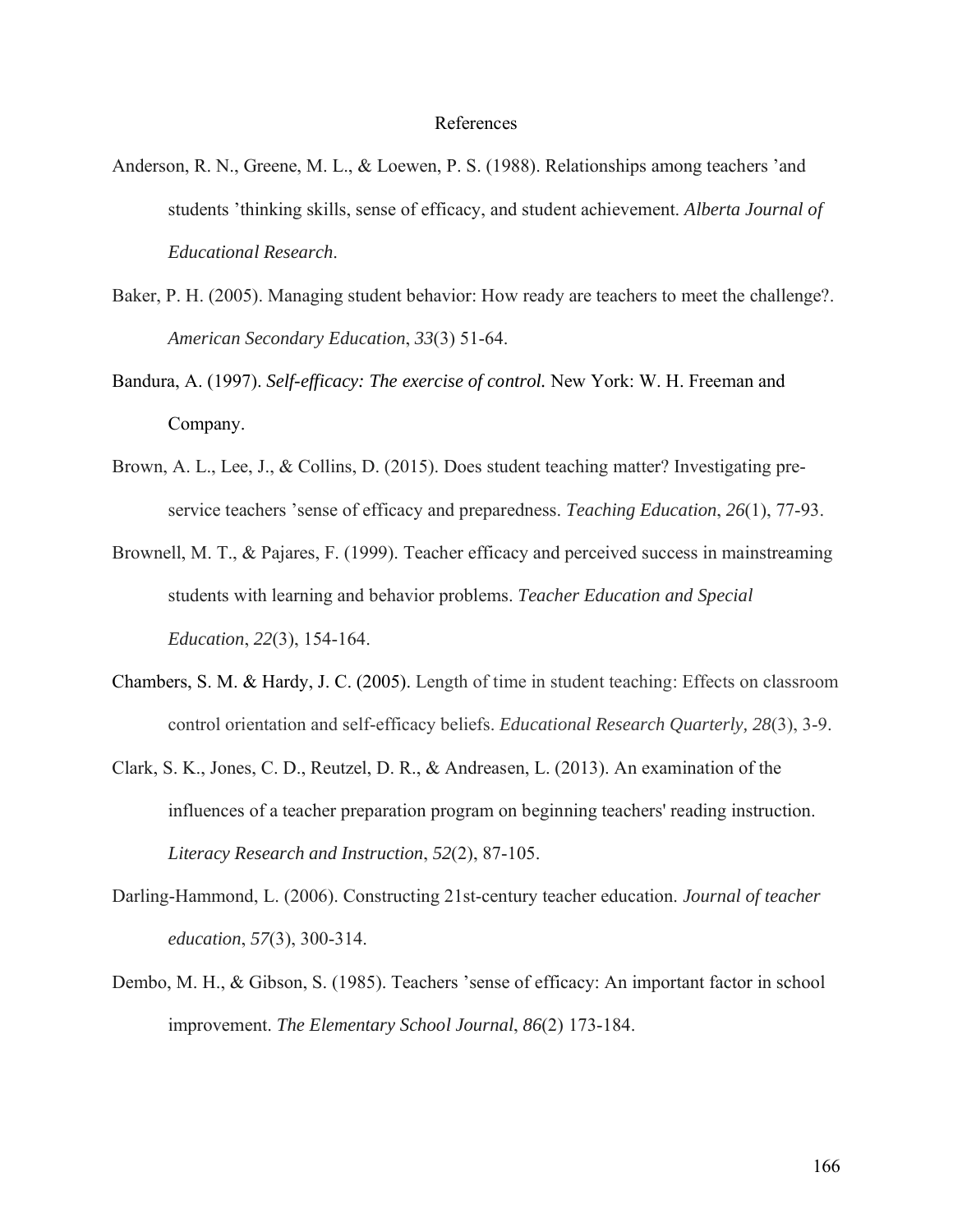- Feiman-Nemser, S., & Buchmann, M. (1987). When is student teaching teacher education?. *Teaching and teacher education*, *3*(4), 255-273.
- Flores, I. M. (2015). Developing Preservice Teachers' Self-Efficacy through Field-Based Science Teaching Practice with Elementary Students. *Research in Higher Education Journal*, *27,*1-19.
- Gage, N. A., Scott, T., Hirn, R., & MacSuga-Gage, A. S. (2018). The relationship between teachers 'implementation of classroom management practices and student behavior in elementary school. *Behavioral disorders*, *43*(2), 302-315.
- Haverback, H. R., & Parault, S. J. (2008). Preservice reading teacher efficacy and tutoring: A review. *Educational Psychology Review*, *20*(3), 237-255.
- Hoy, A. W., & Spero, R. B. (2005). Changes in teacher efficacy during the early years of teaching: A comparison of four measures. *Teaching and Teacher Education*, *21*(4), 343- 356.
- Hoy, W. K., & Woolfolk, A. E. (1993). Teachers 'sense of efficacy and the organizational health of schools. *The Elementary School Journal*, *Volume*(issue), 355-372. Retrieved from http://www.press.uchicago.edu/ucp/journals/journal/esj.html
- Knoblauch, D., & Hoy, A. W. (2008). "Maybe I can teach those kids." The influence of contextual factors on student teachers 'efficacy beliefs. *Teaching and Teacher Education*, *24*(1), 166-179.
- Korpershoek, H., Harms, T., de Boer, H., van Kuijk, M., & Doolaard, S. (2016). A meta-analysis of the effects of classroom management strategies and classroom management programs on students 'academic, behavioral, emotional, and motivational outcomes. *Review of Educational Research*, *86*(3), 643-680.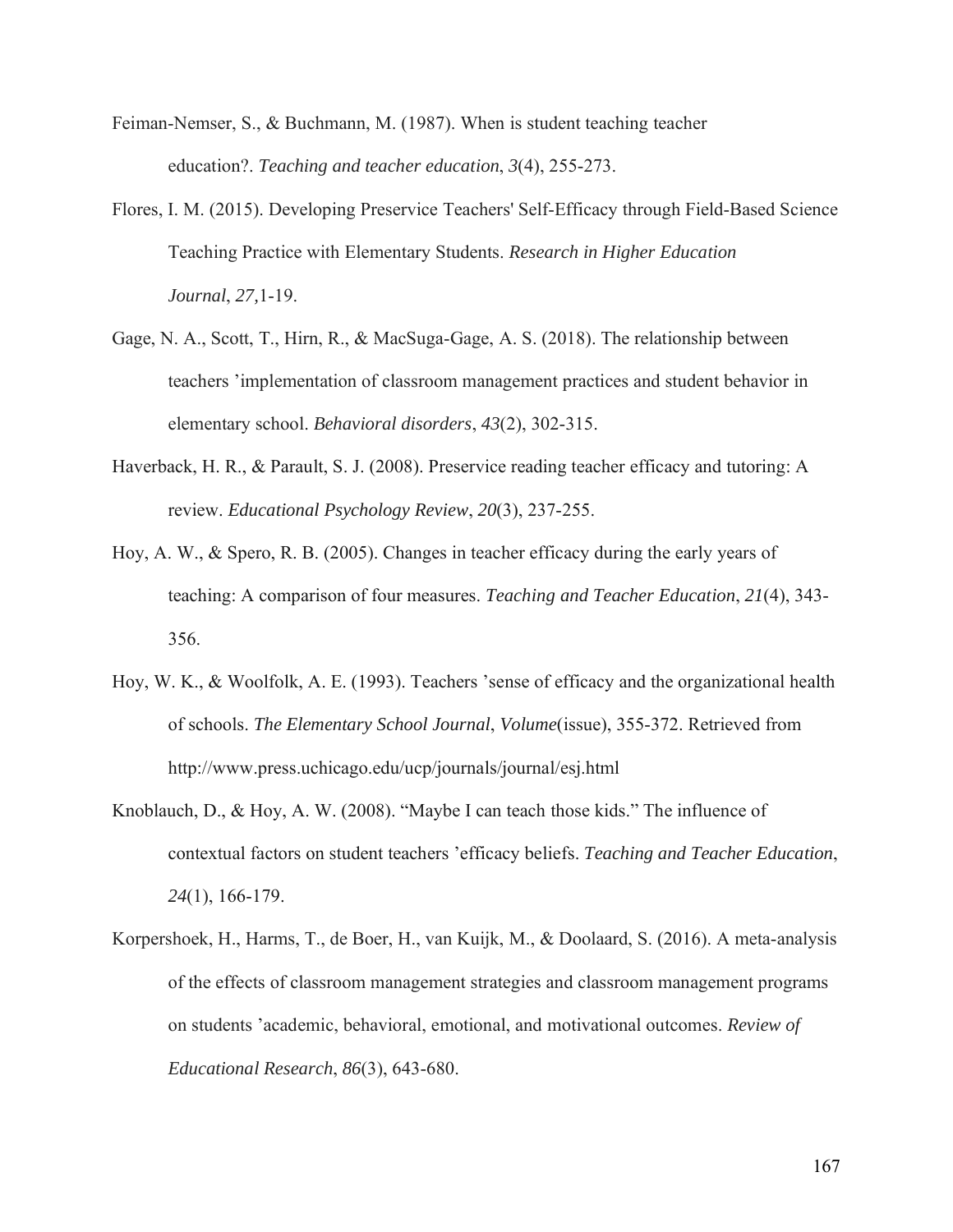- Midgley, C., Feldlaufer, H., & Eccles, J. S. (1989). Change in teacher efficacy and student selfand task-related beliefs in mathematics during the transition to junior high school. *Journal of Educational Psychology*, *81*(2), 247-258. Retrieved from http://www.apa.org/pubs/journals/edu/index.aspx
- Moulding, L. R., Stewart, P. W., & Dunmeyer, M. L. (2014). Pre-service teachers' sense of efficacy: Relationship to academic ability, student teaching placement characteristics, and mentor support. *Teaching and Teacher Education*, *41*, 60-66.
- Oliver, R. & Reschly, D. (2007). Effective classroom management: Teacher preparation and professional development (TQ Connection Issue Paper). Washington, DC: National Comprehensive Center for Teacher Quality.
- Pas, E. T., Bradshaw, C. P., & Hershfeldt, P. A. (2012). Teacher-and school-level predictors of teacher efficacy and burnout: Identifying potential areas for support. *Journal of School Psychology*, *50*(1), 129-145.
- Pressley, T., Croyle, H., & Edgar, M. (2020). Different approaches to classroom environments based off teacher experience and effectiveness. *Psychology in the Schools*, *57*(4), 606- 626.
- Rogers-Haverback, H., & Mee, M. (2015). Reading and teaching in an urban middle school: Preservice teachers' self-efficacy beliefs and field-based experiences. *Middle Grades Research Journal*, *10*(1), 17-30.
- Ronfeldt, M., & Reininger, M. (2012). More or better student teaching?. *Teaching and teacher education*, *28*(8), 1091-1106.